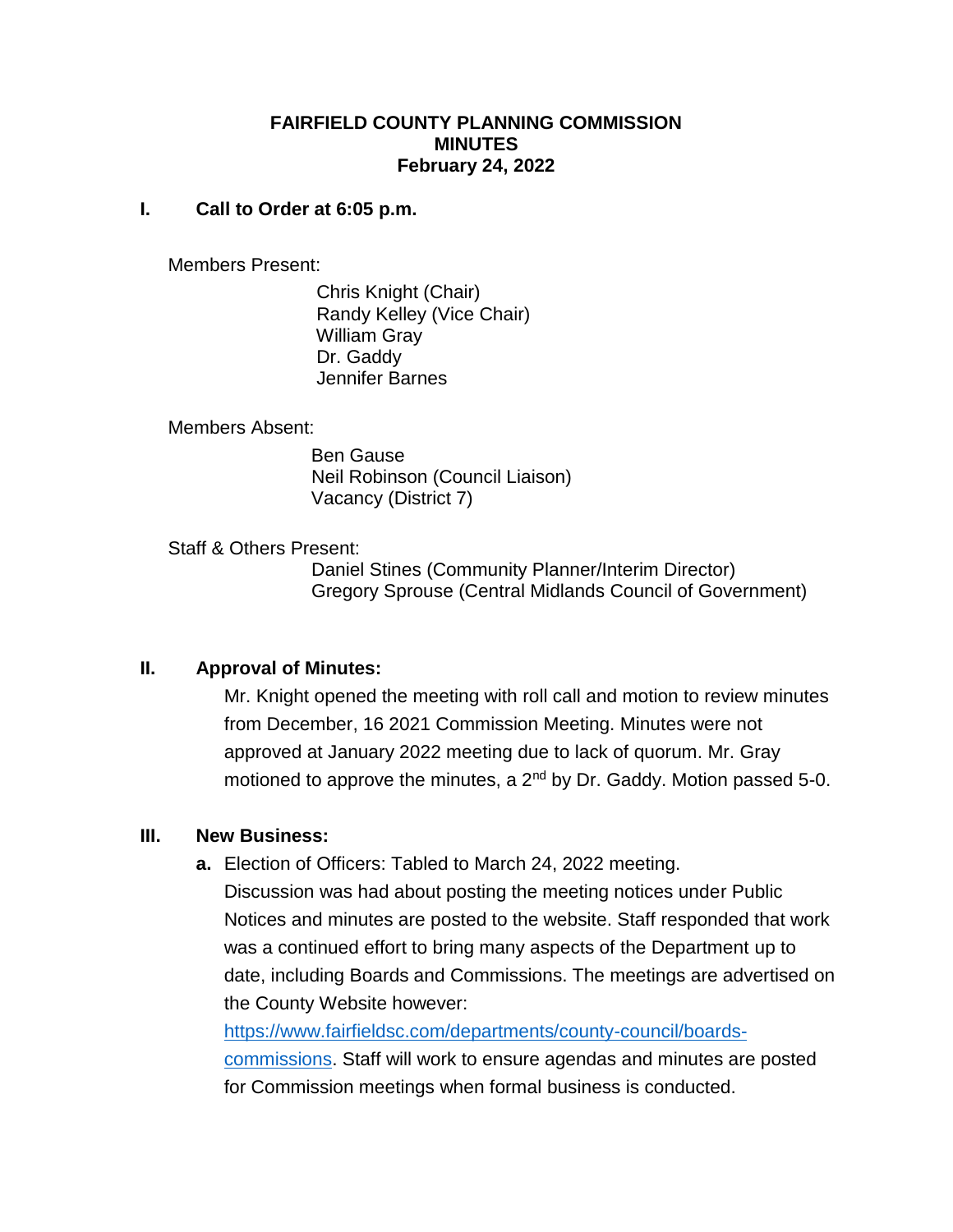**b.** Comprehensive Plan Presentation – Gregory Sprouse w/ Council of Government.

Mr. Sprouse attended the meeting to provide an update and work-session with the Planning Commission centered on the Fairfield County Comprehensive Plan. This was the second work-session conducted and marked the halfway point for the Comprehensive Plan update timeline. Mr. Sprouse opened with an explanation that per the South Carolina State Law Act of 1994, the Planning Commission is tasked with updating its Comprehensive Plan Comprehensively every 10 years and a review update every 5 years. The purpose of the Comp plan is to ensure a community can implement a proper Land Use Plan. Overall the Plan must identify and is required to meet 10 elements: Population, Natural Resources, Cultural Resources, Housing, Economic Development, Community Facilities, Land Use, Priority Investment and Resiliency Element. The plan is currently at the Meta Data phase where we're updating census data, maps and new element requirements. Other parts of the update will consist of incorporating key elements of a Strategic Plan that was conducted but never adopted. Gregory noted that currently the County ranks #43 of the 46 Counties in population and endured a 12.5% population decrease since the 2010 census. Mr. Sprouse also noted that the Comprehensive Plan is the Vision but the Zoning Ordinance and Land Use Plan is the implementation tool. Opened the discussion to the Planning Commission to discuss strengths and weakness of the County currently. Dr. Gaddy brought up the strong supply of water for the County but a weakness would be the lack of sewer. Mention of the 801 plan was brought up as to whether it had been reviewed. Longer discussion was had about solutions or possibilities for wastewater upgrades between the Jackson Creek plant and expansions of new. Additional discussion was had regarding industry and that if infrastructure isn't in place, industry want be able to sustain or attract. Same goes for housing and the expansion of schools. Some other discussion evolved around the involvement with the COG and the intentions of the organization as well the importance of the organization both regionally and locally. Gregory wrapped up in stating one of the focuses of the COG and these plans is to identify a recruitment strategy for small businesses and business growth within surrounding